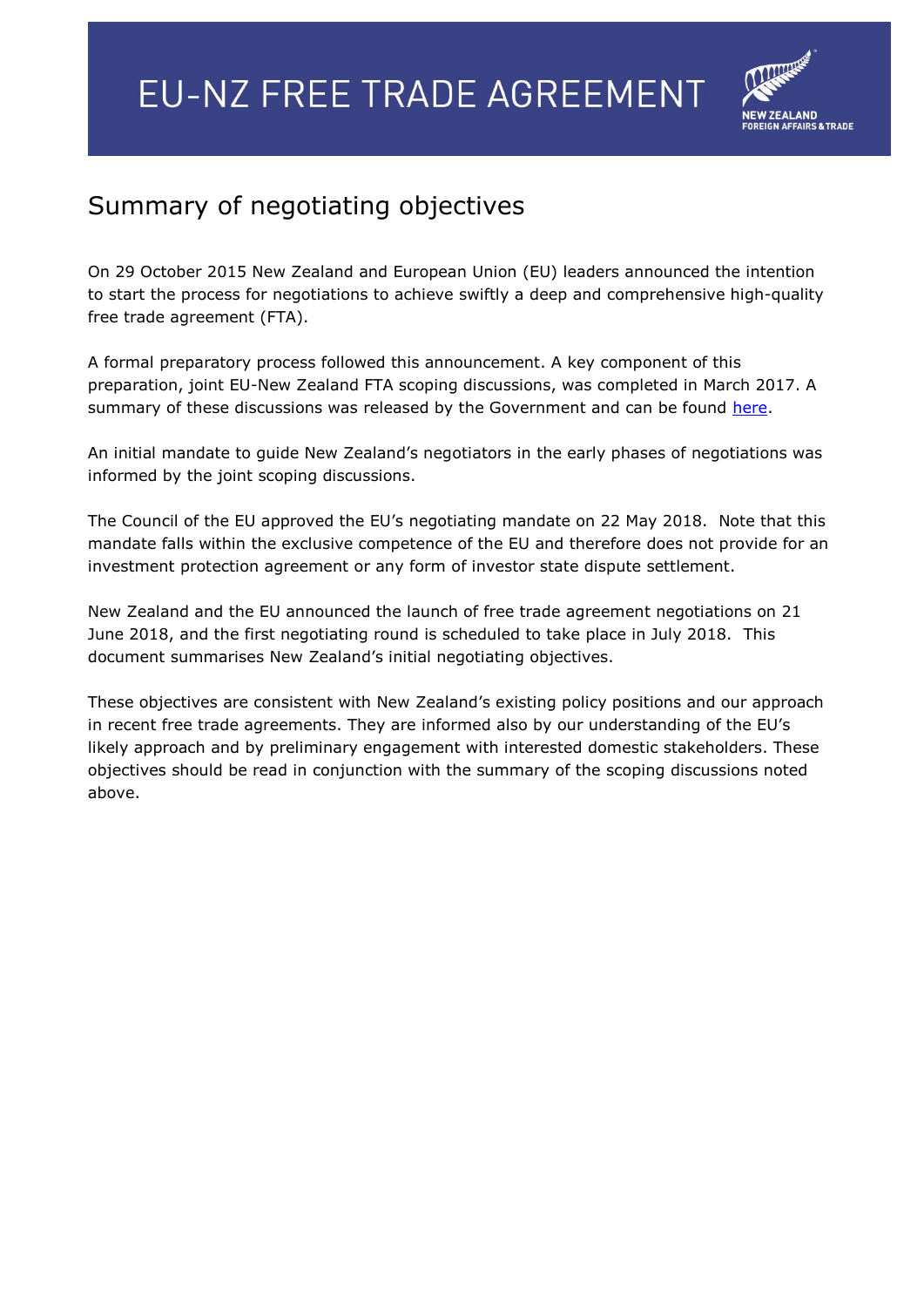#### **Overview**

New Zealand's overall objective in the FTA negotiation with the EU is the establishment of a modern, high-quality, comprehensive, forward-looking, and commercially-meaningful agreement that facilitates the growth and development of our trade and investment relationship with the European Union.

The policy drivers for pursuing a free trade agreement with the EU include the importance of access to a diversified set of export markets, levelling the playing field with New Zealand's competitors in the EU by eliminating tariffs and substantially reducing the costs of non-tariff barriers, and creating a strong foundation for the growth of trade in goods and services, digital trade, investment, and commercial innovation partnerships with the EU.

The Government views an agreement with the EU as a key element of New Zealand's policy response in the context of increasing turbulence in the global trading environment:

- defending the rules based system, of which FTAs are part
- accelerating our efforts to embed New Zealand in the emerging regional architecture
- building like-minded coalitions to sustain and support global and regional public goods, and
- advancing 'open plurilateralism', which includes supporting open accession to plurilateral agreements like CPTPP as well as support for World Trade Organization (WTO) institutions.

The FTA should be consistent with the Government's *Trade for All* agenda which seeks to ensure that trade policy contributes to sustainable, progressive and inclusive economic development for the benefit of all New Zealanders. In particular, the EU-NZ FTA should include provisions that help to boost sustainable development by addressing climate change, gender equality, indigenous issues, SMEs, regional economic development and environment and labour standards.

As agreed with the EU in scoping discussions, the promotion of sustainable development will be a key feature of the outcomes that New Zealand will be seeking. This includes robust provisions on the issues of trade and environment and trade and labour. It also includes provisions in key areas of cooperation such as climate change, and a greater contribution of trade and investment to sustainable development in areas such as trade in climate-friendly products and technologies, and corporate social responsibility.

#### **Trade in goods**

As in every FTA negotiation, New Zealand will seek comprehensive elimination of tariffs on all goods that we trade with the EU within commercially meaningful timeframes.

#### **Rules of origin**

New Zealand will seek a liberal change of tariff classification approach to rules of origin that is consistent with the best of our recently concluded free trade agreements. This will be supported, where necessary, by the flexibility to negotiate alternative regional value content and process rules.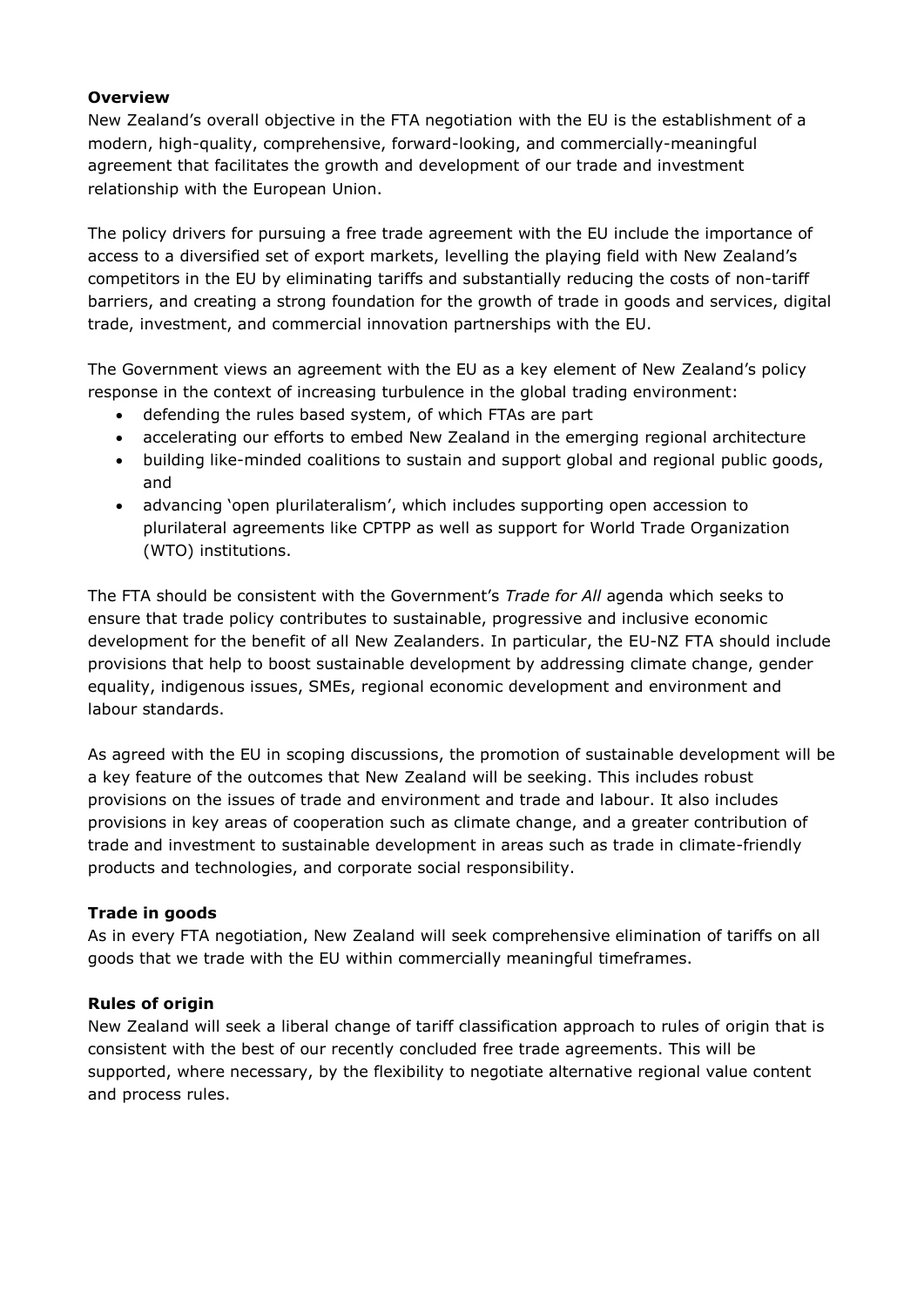New Zealand will also seek to ensure that rules of origin are neutral, meaning that they do not favour the producers of inputs over the producers of final goods, or favour one industry sector over another. In the process, New Zealand's negotiators will use the principles of simplicity, transparency, cost minimisation, and trade facilitation. Rules of origin in the agreement with the EU should support the types of production models that exporters have adopted to operate successfully in a global environment – ones that are pro-competitive and forward looking, ensuring that businesses have the flexibility to grow and innovate. Self-declaration of origin should be the basis for evidencing origin in the first instance under the FTA.

#### **Customs procedures**

New Zealand will seek an outcome on customs procedures that provides a predictable, consistent, and transparent environment for the conduct of trade. Our view is that FTA provisions should enhance the transparency of import, export, transit, and transhipment related procedures, including through the adoption of automated systems to the maximum extent practicable.

Other aims include a single point of submission for electronic documentation and the use of electronic, risk based, and business friendly customs procedures, and firm timeframes for customs procedures related to the release of goods and advance rulings.

#### **Sanitary and phytosanitary measures**

New Zealand will seek an outcome on sanitary and phytosanitary issues that allows us to take the measures necessary to protect the life or health of our people, animals, and plants, provided such measures are not inconsistent with the World Trade Organization (WTO) Agreement on the Application of Sanitary and Phytosanitary Measures.

Our objective is that the FTA should include processes and mechanisms to improve communications and consultation and to facilitate trade by seeking to resolve trade access issues in an objective and scientific manner. This should build off, but not undermine, the provisions and efficient functioning of the very successful European Union-New Zealand Veterinary Agreement, which applies to trade in live animals and animal products.

Negotiators should also aim to build parallel rules and disciplines, along the lines of the Veterinary Agreement, for biosecurity and food safety measures that provide certainty and security for New Zealand's plant and plant product exports and that meet New Zealand's unique biosecurity needs.

#### **Animal welfare**

New Zealand has a very strong and supportive relationship with the EU in cooperating on and advancing international standards in animal welfare. In the FTA, New Zealand will seek an outcome on animal welfare that would provide recognition of our animal welfare standards, which consistently rank amongst the world's best, and for ongoing dialogue and cooperation on animal welfare.

#### **Technical barriers to trade**

FTA outcomes on technical barriers to trade should further the implementation of, and build on, the WTO Technical Barriers to Trade Agreement. Our objective is that provisions will reduce impediments and costs to trade in key areas of interest to New Zealand.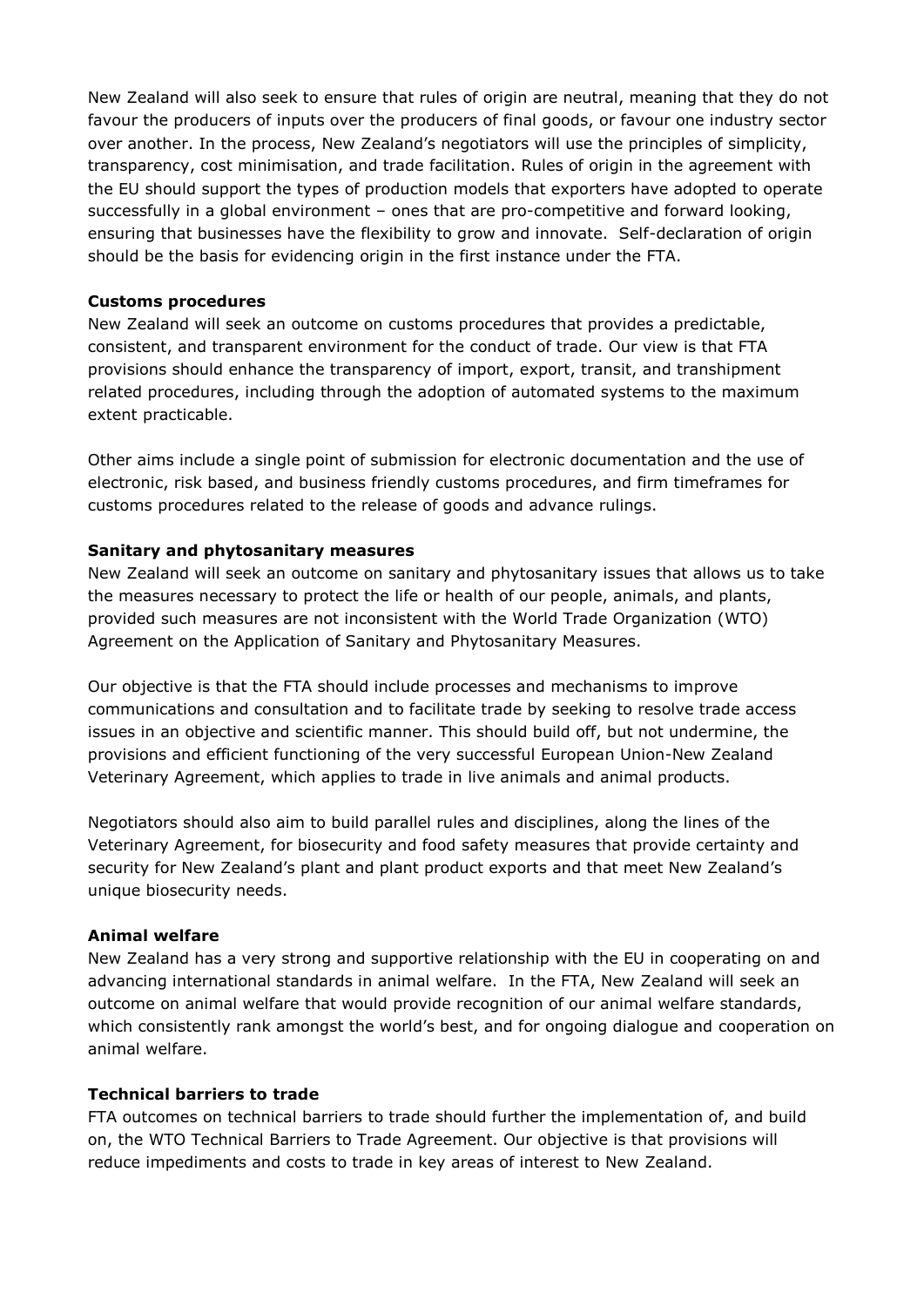Another objective is that FTA provisions should aim to facilitate the acceptance of conformity assessment results on both sides, promote self-certification, and support unilateral recognition where appropriate.

The provisions should encourage the European Union to recognise New Zealand's regulatory approaches, standards and conformity assessment infrastructure by seeking greater compatibility of technical regulations and the application and recognition of international standards. Possible acceptance of each other's technical regulations as equivalent will be explored.

Overall, New Zealand's aim is for an FTA that helps both sides to manage risks associated with imported products more effectively and efficiently, promote cooperation and collaboration to build strong institutional relationships to resolve specific trade concerns, and increase the acceptance of each other's accreditation and conformity assessment systems.

## **Trade remedies**

New Zealand will seek an outcome on trade remedies that minimises our producers' exposure to trade remedy actions, while protecting the ability of New Zealand producers to seek trade remedy actions against imports. This can be achieved through retaining New Zealand's ability to use trade remedies in accordance with WTO rules on anti-dumping, subsidies, countervailing measures, and safeguards and through exploring the scope for enhanced transparency in the way in which trade remedy actions are administered and in addressing potentially trade distorting subsidies.

## **Services and investment**

-

A fundamental principle for New Zealand is that any outcome on services and investment must safeguard the right of our government to regulate for legitimate public policy purposes.

New Zealand's objective across services and investment is an outcome that provides commercially meaningful commitments in sectors of interest to New Zealand exporters, such as private education, ICT services, professional services and transport services, and provides increased certainty and transparency for New Zealand services suppliers and investors.

New Zealand will also seek inclusion of a wide range of aviation services, including ground handling services, specialty air services, and airport operation services.

New Zealand will seek an outcome that promotes non-discrimination and progressive liberalisation over time and that follows a two-annex negative list approach for expressing services and investment commitments. $<sup>1</sup>$ </sup>

 $1$  Under a 'negative list' approach, Parties commit to provide market access except in areas where restrictions are listed in individual Parties' services and investment schedules. Each country's 'negative list' has two parts. Annex I sets out existing measures (laws, regulations, decisions, practices and procedures) that Parties retain the right to maintain in their present form, subject to a ratchet provision, and Annex II lists reservations for sectors and activities where Parties reserve the right to maintain existing discriminatory measures and/or adopt new or more discriminatory measures in the future.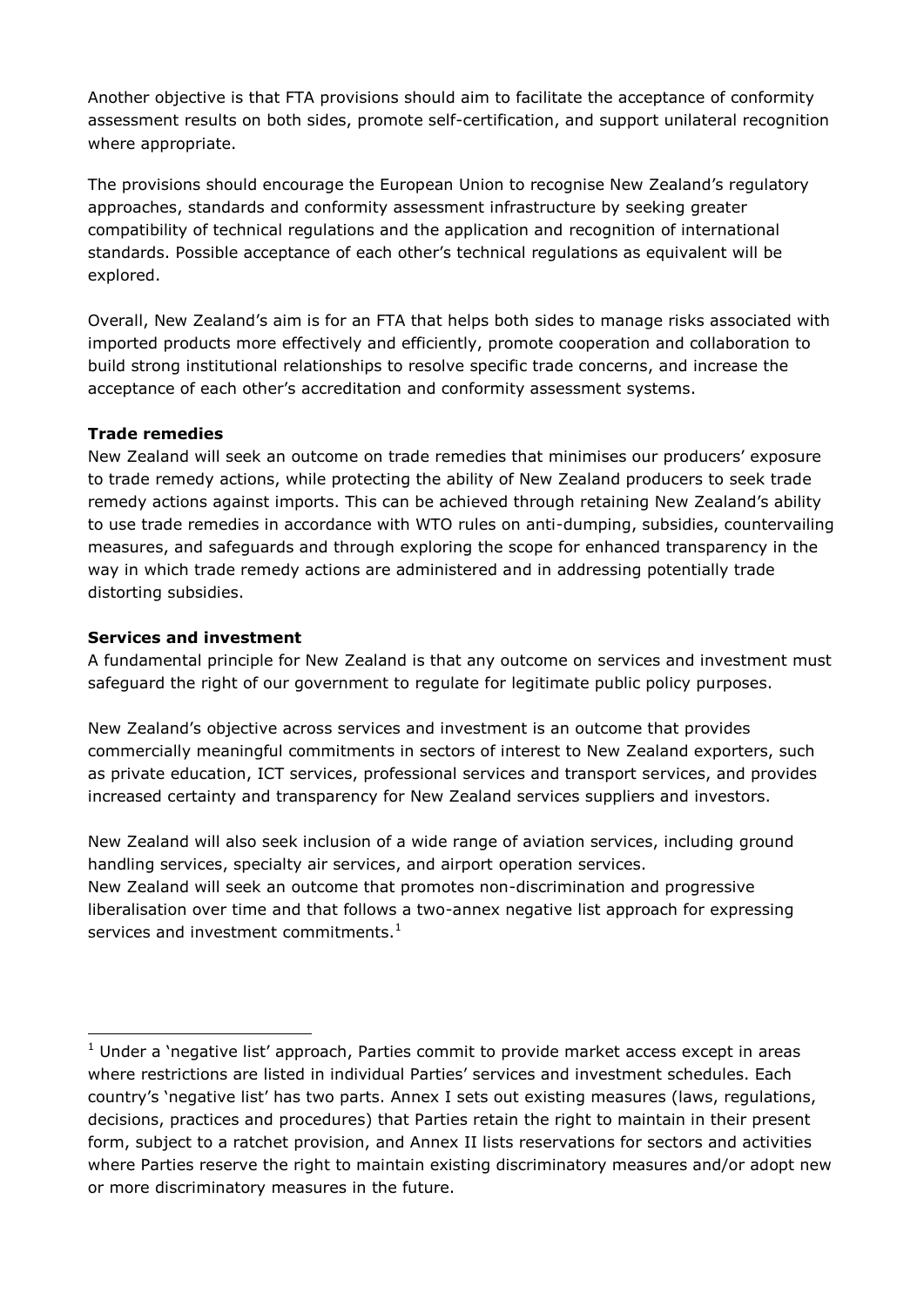#### **Movement of business people**

Consistent with our policy settings, New Zealand will seek provisions to facilitate bilateral access for New Zealand and EU business people that will support the development of our trade and economic relationship and the outcomes of the FTA.

#### **Digital trade/electronic commerce**

New Zealand will seek outcomes across the agreement on digital economy issues that support the growth and development of digital trade and its contribution to economic growth. Outcomes should build on existing e-commerce settings to enable New Zealand to realise the opportunities presented by e-commerce while managing the risks that arise, in particular by retaining necessary public policy safeguards to address issues such as consumer protection and the protection of personal information in the digital environment.

New Zealand has a good starting point for these negotiations. It already has data adequacy equivalence recognised by the EU, one of only four non-European countries with full recognition of the protection of personal information available under our privacy regime.

#### **Intellectual property (IP)**

New Zealand has a modern and highly regarded IP system that allows IP owners to efficiently and effectively protect and enforce their IP. We consistently rank amongst the top countries for IP protection.

New Zealand will seek outcomes on intellectual property that sit within current domestic policies and legislative settings, taking into account the need to retain appropriate flexibility to ensure these settings are, and over time remain, appropriately calibrated for a small net importer of intellectual property seeking to incentivise innovation and creativity. New Zealand will also look for opportunities to support transparency and due process in the protection and enforcement of intellectual property so as to minimise compliance costs for business and exporters.

New Zealand will explore the EU's request for a broader framework for protecting geographical indications (GIs), noting that any agreement on GIs is subject to a satisfactory outcome in the overall FTA negotiation.

#### **Government procurement**

New Zealand will seek an outcome that builds on the WTO's Government Procurement Agreement in line with New Zealand's existing policy positions and that provides increased opportunities to compete for contracts in the EU market on a non-discriminatory basis.

#### **Trade and competition**

The FTA should incorporate a principles-based approach to substantive provisions on the maintenance and enforcement of competition law, transparency and due process. It should also include provisions on competition policy cooperation and consultation/notification, particularly where anti-competitive behaviour may have affected trade and investment between the parties. The competition chapter should be excluded from the free trade agreement's dispute settlement mechanism.